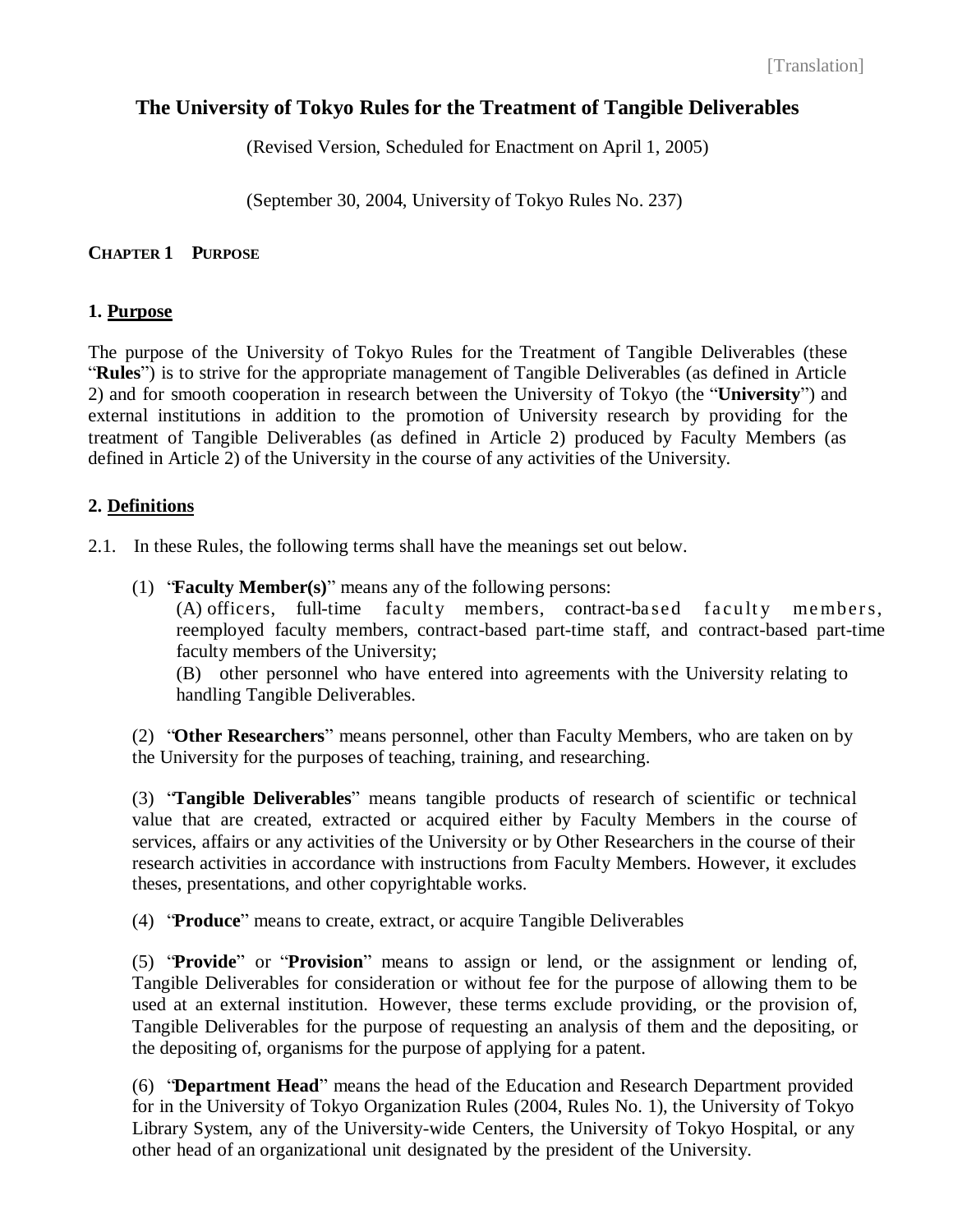2.2 Under these rules, if Tangible Deliverables can propagate or reproduce, then the progeny and propagations of such Tangible Deliverables shall also be considered Tangible Deliverables.

## **3. Vesting of Rights**

Unless expressly provided to the contrary, any title, right, interest and ownership in and to Tangible Deliverables and all other rights and legal statuses with respect to the Tangible Deliverables belong solely to the University. If Tangible Deliverables are altered in part, the rights of the University as the rights holder of the original Tangible Deliverables extend to those altered Tangible Deliverables.

## **CHAPTER 2 NOTIFICATIONS AND ADMINISTRATION**

## **4. Administration**

If Faculty Members Produce Tangible Deliverables, they shall administer them appropriately.

## **5. Notifications**

If any of the following events arise, Faculty Members shall promptly notify the department they belong to of the concerned Tangible Deliverables in accordance with the details of the enforcement rules:

(1) Faculty Members are to Provide Tangible Deliverables to someone;

(2) Faculty Members receive a request from an external institution for Provision of Tangible Deliverables; and

(3) Faculty Members are prepared to Provide Tangible Deliverables for consideration; or any other event provided for in the details of the enforcement rules.

#### **6. Determinations**

If a department receives a notification as provided for in Article 5, it shall examine the subject of the notification and process it in accordance with Articles 9 and 10.

#### **7. Department Administration**

Departments shall appropriately manage Tangible Deliverables that are provided in accordance with Article 11. The same applies to tangible deliverables from third parties that are provided under Article 13.

#### **8. Agreements for Providing Tangible Deliverables**

8.1. If the University is to Provide Tangible Deliverables to any third parties, it shall enter into an agreement for Providing Tangible Deliverables. The template for said agreement shall be provided in the details of the enforcement rules.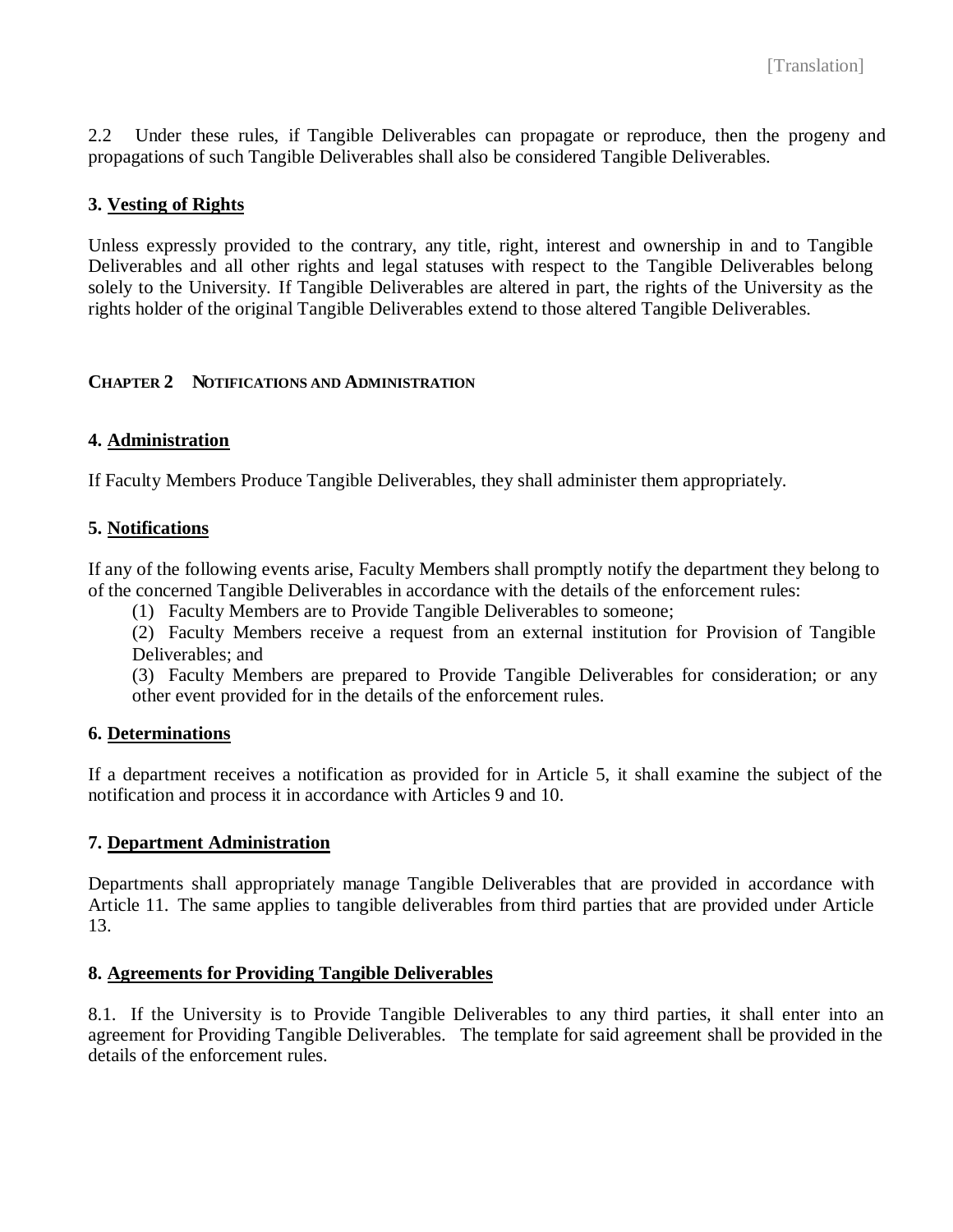8.2. If it is clear that a third party's intellectual property rights are included in Tangible Deliverables to be Provided, the University shall enter into an appropriate agreement for Providing Tangible Deliverables so as not to infringe those rights of that third party.

8.3. The University may delegate administrative matters for the agreement provided for in Articles 8.1 and 8.2 to a person who has been delegated to handle administrative matters for agreements by the president of the University under Article 16.2 of the University of Tokyo Accounting Rules (2004, Rules No. 8).

#### **9. Providing Tangible Deliverables for the Development of Learning and Research**

If the University is to Provide Tangible Deliverables for the purpose of developing learning and research, it may do so at no charge after first entering into an agreement relating to the Provision of Tangible Deliverables with the recipient of the Tangible Deliverables. When it does so, the University may collect from the recipient reimbursement for any expenses incurred in the Production and Provision of the concerned Tangible Deliverables.

## **10. Providing Tangible Deliverables for Use by Industry or in Profit-Seeking Business**

If the University is to Provide Tangible Deliverables for the purpose of industrial exploitation or profit-seeking business, or for a purpose other than the purposes set out in Article 9, it may do so for consideration after first entering into an agreement relating to the Provision of Tangible Deliverables for consideration with the recipient of the Tangible Deliverables.

#### **11. Decision on Provision**

The president of the University may delegate decisions on Providing Tangible Deliverables provided for in Articles 10 and 11 to the Department Head.

#### **CHAPTER 3 DISTRIBUTION OF REVENUE**

#### **12. Distribution of Revenue**

When the University receives revenue as a result of Providing Tangible Deliverables, after deducting any expenses incurred in Production and Provision, it may distribute 70% of the total revenue to the department which received the notice from the Faculty Members under Article 5.

#### **CHAPTER 4 THIRD PARTY TANGIBLE DELIVERABLES**

#### **13. Third Party Tangible Deliverables**